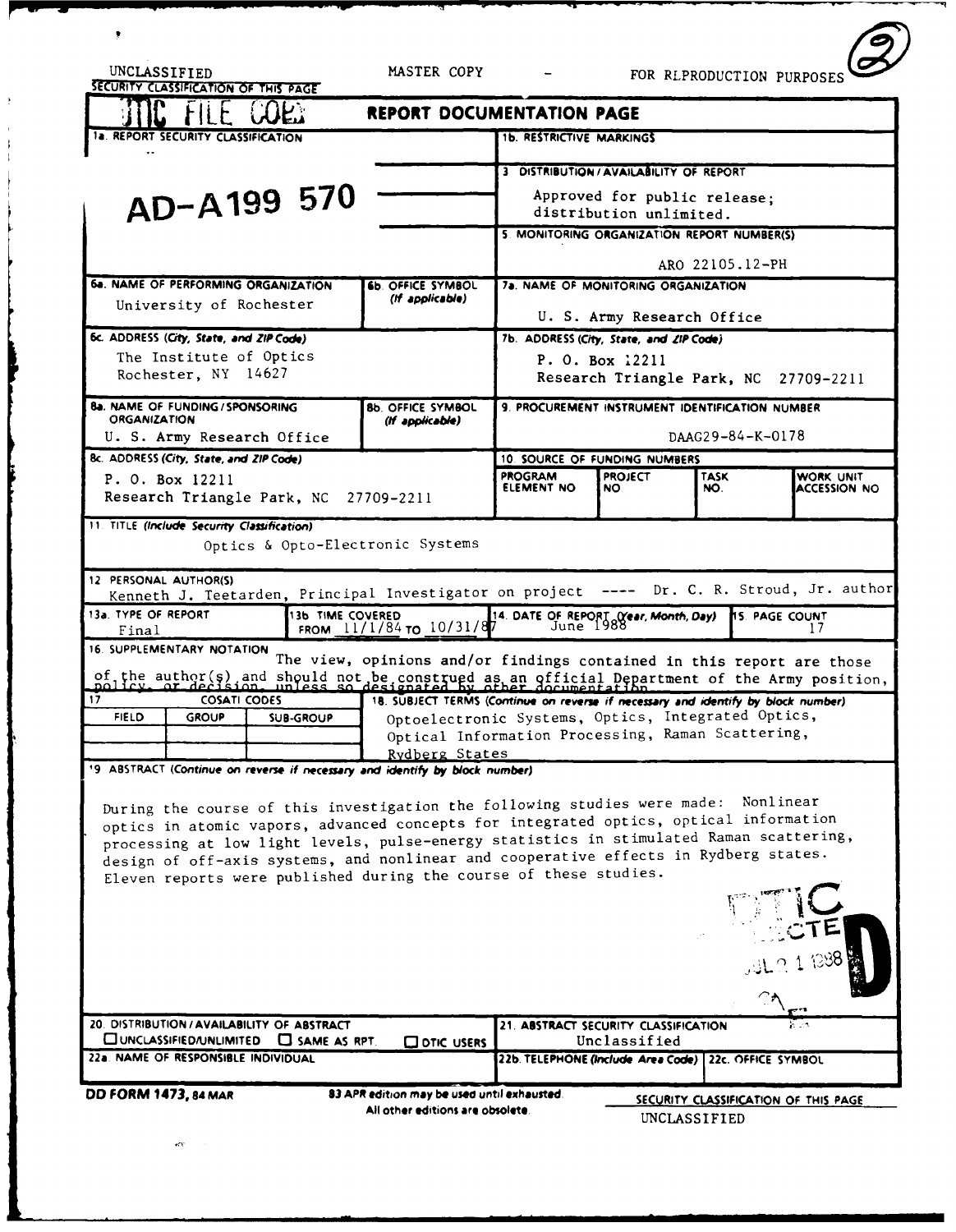$7R$ o 22105.12511

- **1.** ARO PROPOSAL **NUMBER:** 22105-PH
- 2. PERIOD COVERED BY REPORT: **1** November 1984 31 October 1987
- **3.** TITLE OF PROPOSAL: Optics & Opto-Electronic Systems

l I **I** I. l **I ,** *,.* -J " . *'*

- 4. **CONTRACT** OR GRANT NUMBER: DAAG29-84-K-0178
- **5. NAME** OF INSTITUTION: University of Rochester
- **6.** AUTHORS OF REPORT: **C.** R. Stroud, Jr.
- **7.** LIST OF **MANUSCRIPTS SUBMITTED** OR PUBLISHED **UNDER** ARO SPONSORSHIP DURING **THIS** REPORTING PERIOD **INCLUDING JOURNAL REFERENCES:**

"Observation of Deterministic Chaos in a Self-Pumped Phase Conjugate Mirror" **D. J.** Gauthier, P. Narum, and R. W. Boyd, Phys. Rev. Lett. **58, 16, 1987.**

"The Transition from Superfluorescence to Amplified Spontaneous Emission," M. **S.** Malcuit, **J. J.** Maki, **D. J.** Simkin, and R. W. Boyd, Phys. Rev. Lett., **59 1189, 1987.**

"Passive, One-way Correction Using Four-Wave Mixing," K. R. MacDonald, W. R. Tompkin, and R. W. Boyd, in review.

"Rydberg-atom Wave packets Localized in the Angular Variables," John **A.** Yeazell and **C.** R. Stroud, Jr., Phys. Rev. A **35, 2806 (1987).**

"Transient Theory of Cavity-Modified Spontaneous Emission," Jonathan Parker and **C.** R. Stroud, Jr., Phys. Rev. **A 35,** 4226 **(1987).**

"Bell's Inequalities for Rydberg Atoms," Brian **J.** Oliver and **C.** R. Stroud, Jr., **J.** Opt. Soc. Amer. B 4, 1426 **(1987).**

"Observation of Spati ally Localized Atomic Electron Wave Packets," John **A.** Yeazell and **C.** R. Stroud, Jr., in review.

"Above-Threshold Ionization with Femtosecond Pulses: A Comparison of Quantum and Classical Predictions," Jonathan Parker and C. R. Stroud, Jr., in review.

"Transient Absorption by a Rydberg Atom in a Resonant Cavity," Mark Mallalieu, Jonathan Parker and C. R. Stroud, Jr., accepted for publication in Physical Review A.

"Picosecond Excitation of Rydberg Wave Packets" C. R. Stroud, Jr., to appear in Proceedings of Twelfth International Nathigali Summer College in Physics and Contemporary Needs.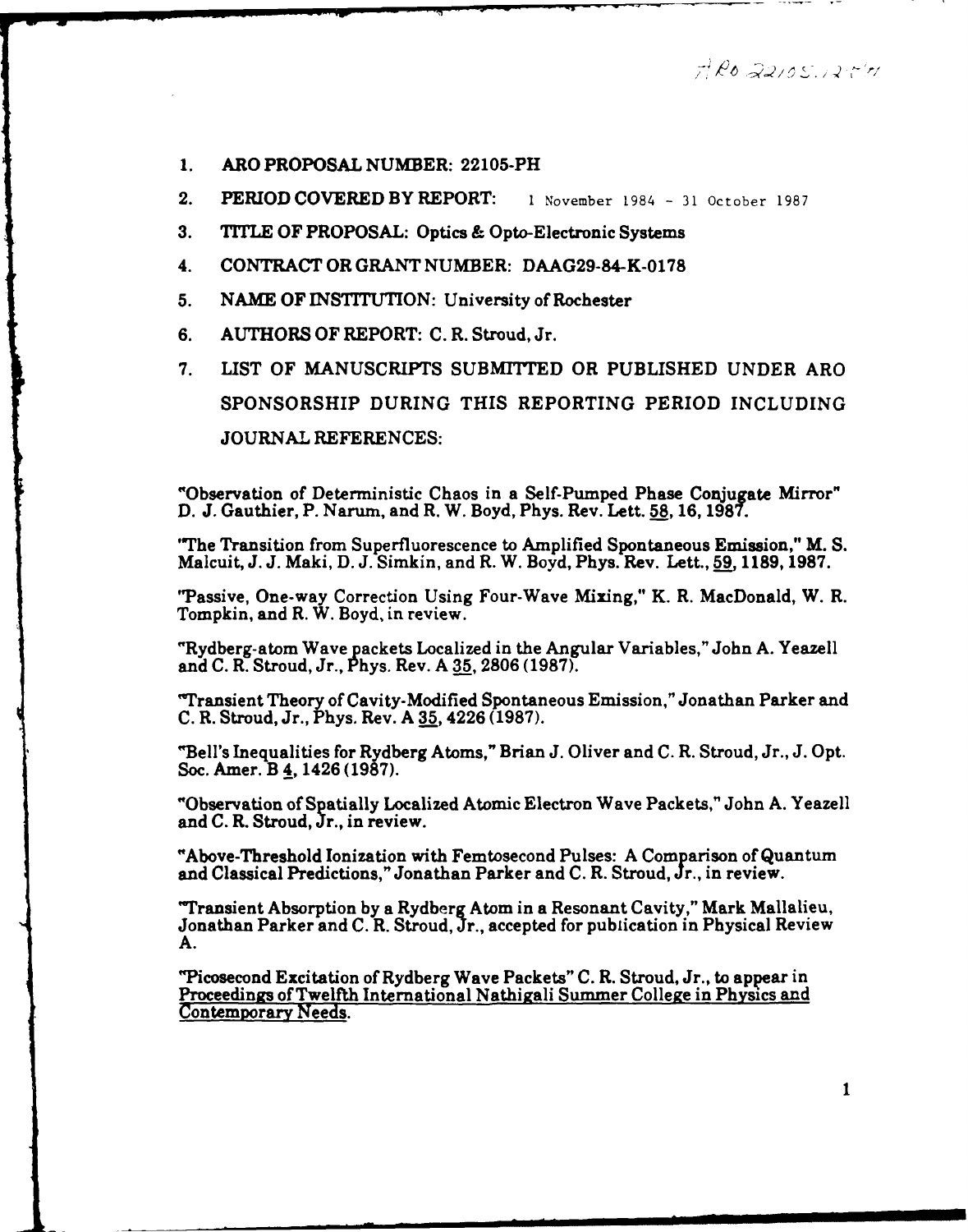"Transients in the Micromaser," C. R. Stroud, Jr., to appear in Proceedings of Twelfth International Nathigali Summer College on Physics and Contemporary Needs.

"Axial approximation in the calculation of the valence bands in semiconductor superlattices," C. Martijn de Sterke and D. G. Hall, submitted for publication.

# 8. SCIENTIFIC PERSONNEL SUPPORTED BY THIS PROJECT AND

DEGREES AWARDED DURING THIS REPORTING PERIOD:

Robert W. Boyd Cho, Doo Jin Dennis G. Hall deSterke, C. Martijn G. Michael Morris Gruhlke, Russel Michael G. Raymer<br>
John R. Rogers
Hopler, Mark<br>
Koch, Karl John R. Rogers Koch, Karl<br>Carlos R. Stroud Kuo, Shih-jong Carlos R. Stroud Kuo, Shih-jong<br>Kenneth J. Teegarden Li, Zheng-Wu Kenneth J. Teegarden

# FACULTY STUDENTS

Lyon, Richard Maki, Jeffrey Martin, John Papademetriou, Stephanos Parker, Jonathan Wernick, Miles Yeazell, John

#### DEGREE AWARDED:

Michelle S. Malcuit, Ph.D. thesis, "Competition Effects in Nonlinear Optics," University of Rochester, 1987.

Martijn deSterke, Ph.D. thesis, "Contributions to the theory of the electronic and optical properties of  $Si-Ge - Si_{1-x}$  semiconductor superlattices." University of Rochester, 1987.

M. A. Hopler, M.S. thesis, "Interferometric measurement of refractive index," University of Rochester, 1987.<br>Accession **For** 

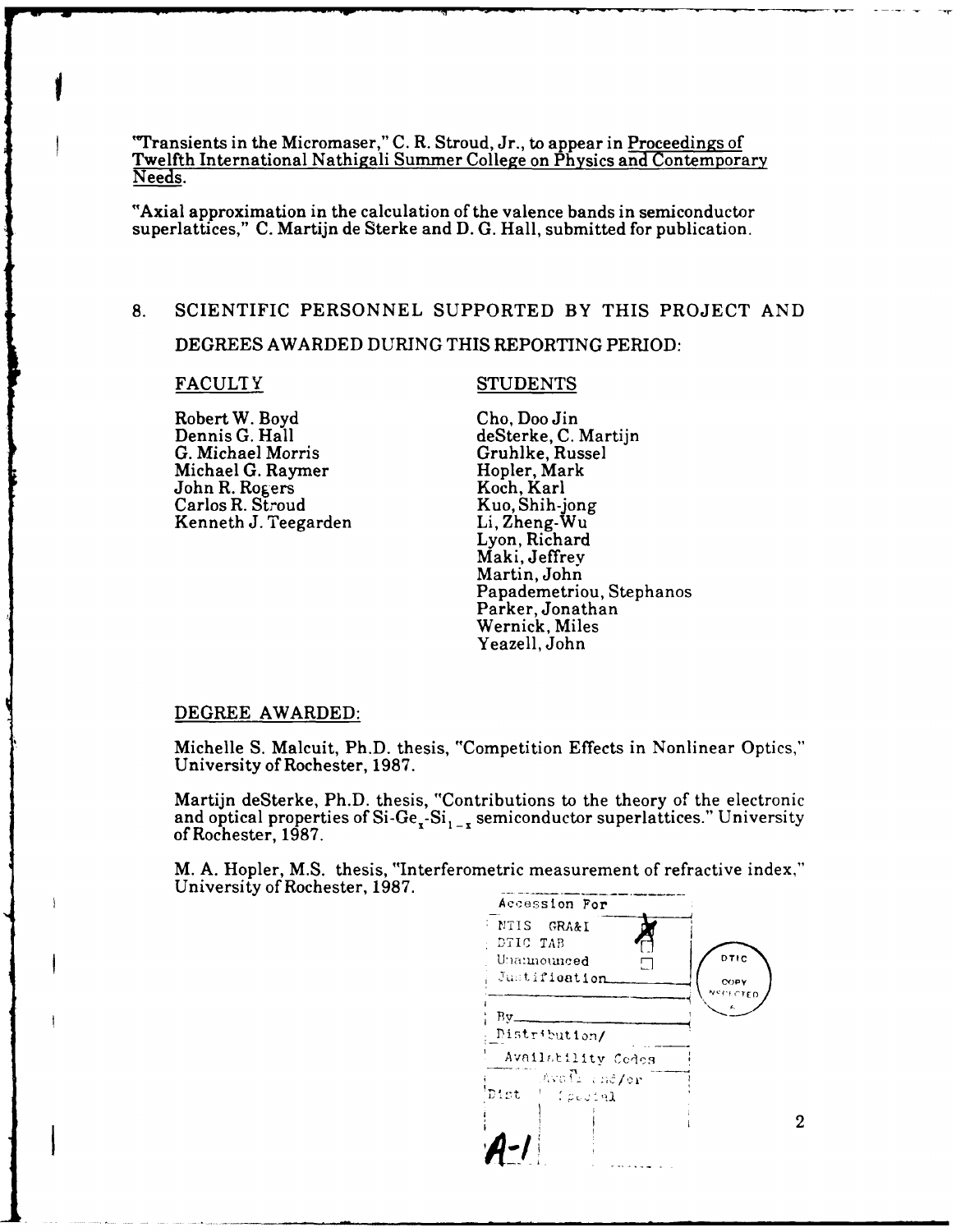# 9. BRIEF OUTLINE OF RESEARCH FINDINGS

#### **A.** Nonlinear Optics in Atomic Vapors **-** Robert W. Boyd

We have made good progress during the past reporting period. Two separate papers were accepted for publication in physical review letters. The abstracts of these papers are reproduced below.

#### Observation of Deterministic Chaos in a Phase-Conjugato Mirrors

#### **D. J.** Gauthier, P. Narum, and R. W. Boyd

Deterministic chaos in the intensity of the beam produced **by** a barium titanate self-pumped phase-conjugate mirror has been observed. The correlation exponent of the strange attractor is found to depend on the crystal orientation and to lie within the range 1.2 to 2.4, and the order-two Renyi entropy is found to increase with increasing laser intensity and **to** be as large as 22 bits/sec. **A** standard model of selfpumped **phase** conjugation due to four-wave mixing has been generalized to include time dependence. This model predicts frequency shifts and chaotic behavior for the reflectivity.

#### Transition from Superfluorescence to Amplified Spontaneous Emission

#### *M.* **S.** Malcuit, J. *J.* Maki, **D.** *J.* Simkin, and R. W. Boyd

The cooperative emission process in  $KCl:O<sub>i</sub>$  has been studied as a function of the dephasing rate of the transition dipole. As the temperature of the sample is increased from 10 to 30K, the emission evolves continuously from that characteristic of superfluorescence to that of amplified spontaneous emission. These results are in qualitative agreement with the predictions of current theories, but quantitative agreement is obtained only when current theories are modified so that the noise source that initiates the emission process is allowed to act continuously during the superfluorescent buildup.

In addition, we have developed a new technique for passive, one-way aberration correction. We have written a paper, presently being reviewed, that describes this work. The Abstract of this paper is reproduced below.

**t**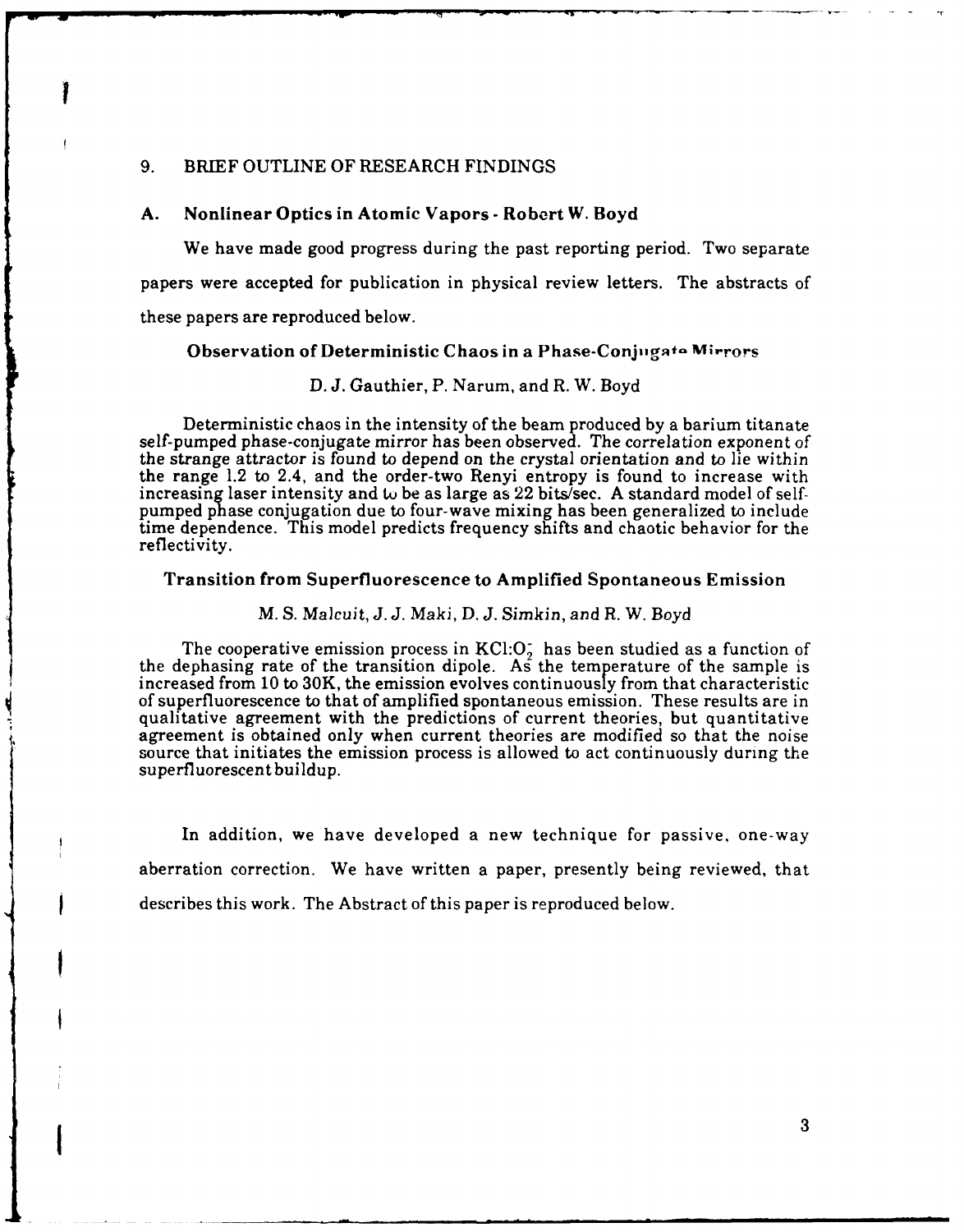# Passive, One-way Aberration Correction Using Four-wave Mixing

奢

I

|<br>|

K. R. MacDonald, W. R. Tompkin, and R. W. Boyd

We have demonstrated a passive method for recovering an optical image that has been degraded **by** passing through a thin phase-aberrating medium. This method relies on a point source situated near the object of interest to sample the aberration impressed upon the wavefront. Degenerate four-wave mixing in fluoresceine-doped boric-acid glass was used to reconstruct the wavefront.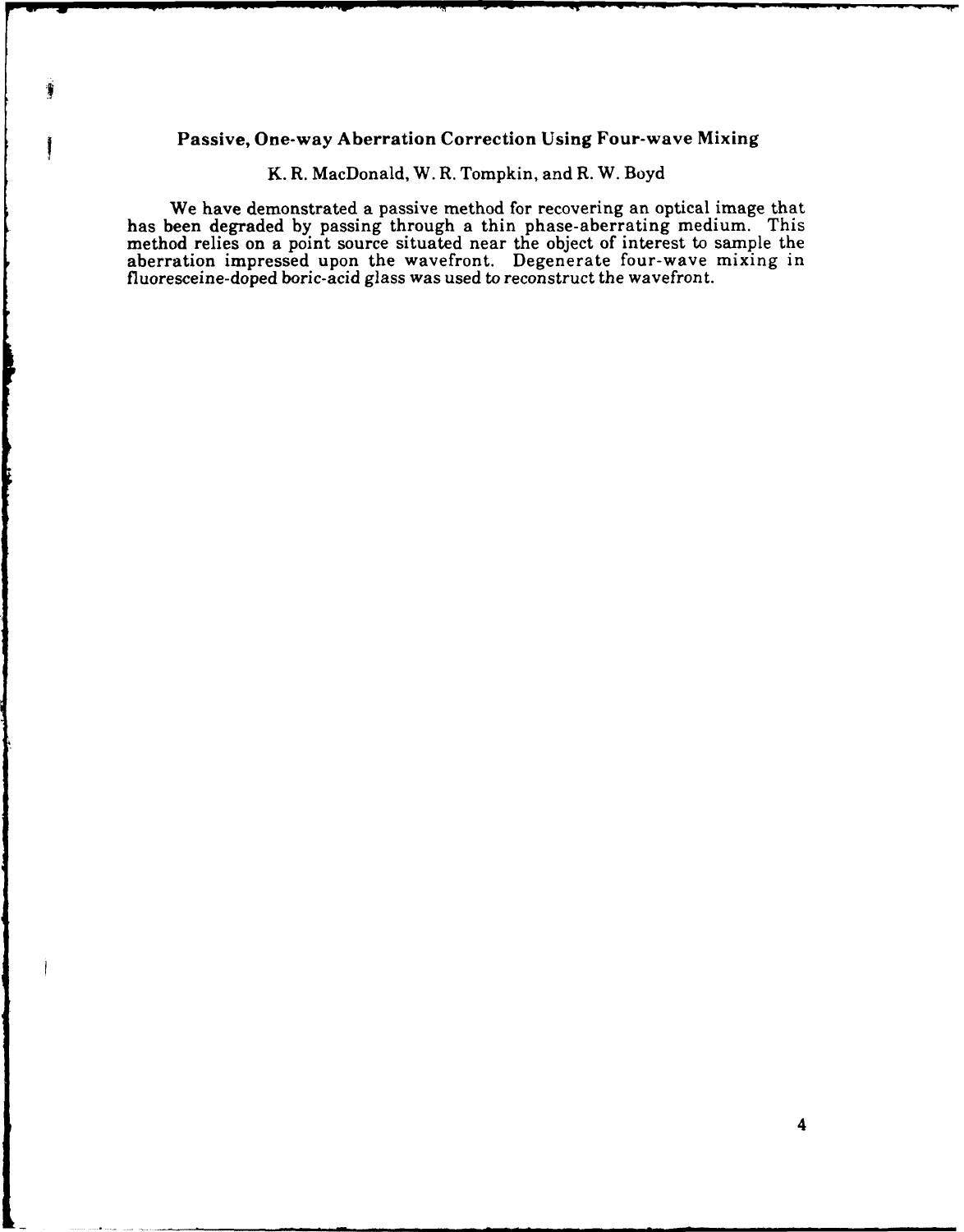# B. Advanced Concepts for Integrated Optics **-** Dennis **G.** Hall

The following is an abstract from a paper that was done which summarizes the work done in the last four months.

# Axial approximation in the calculation of the valence bands in semiconductor superlattices

**C.** Martijn de Sterke

# Abstract

We apply the axial approximation, introduced **by** Altarelli, Ekenberg, and Fasolino [Phys. Rev. B 32, 5138 (1985)] to Si-Ge<sub>x</sub>Si<sub>1-x</sub> superlattices and compare the results to exact calculations. In the axial approximation, the warping of the valence bands is neglected so 'hat a cylindrically symmetric system is obtained. We show that the influence of the warping is roughly the same for every semiconductor. According to our calculations, the axial approximation is satisfactorily close to **F,** but at large values of the transverse crystal momentum the warping becomes so severe that the approximation is quite poor. We have also included the warping **by** treating it as a perturbation applied to the cylindrically symmetric system. This only leads to an improvement when the warping is small.

I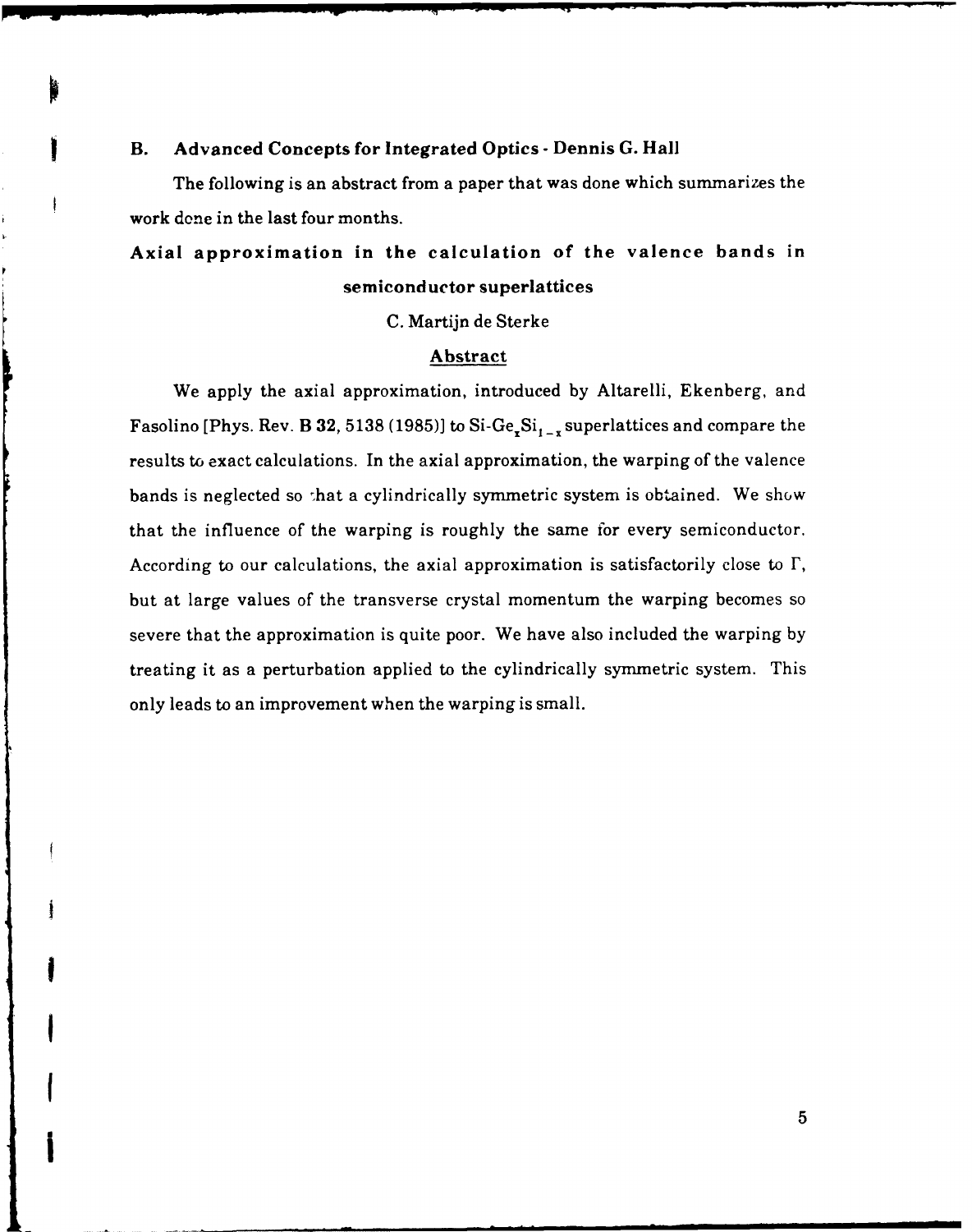# **C. Optical Information Processing at Low Light Levels - G. Michael Morris**

# **1. Pattern Recognition at Low Light Levels**

# **Pattern Recognition using Invariant Features**

In our research on invariant filtering the primary emphasis has been on the development of a real-time, automatic machine-vision system. The goal is to develop a system that will perform real-time, automatic identification of objects that appear at unknown positions, scales, or orientations within an incoherently illuminated input scene.

In our method a set of invariant features is computed for each object that is to be identified. (An invariant feature is a numerical quantity that describes the object and remains unchanged when the object is rotated or scaled). When an image is presented to the recognition system, the invariant features of that input image are computed and compared to the features of the reference objects. **A** similarity measure between the two sets of features is used to make a recognition decision concerning the input object.

The determination of invariant features is a computationally intensive process, and it is generally very difficult to perform such calculations in real time using a digital computer. We have proposed and begun to investigate the use of a positionsensitive photon-counting detection system to implement a Monte-Carlo algorithm for real-time estimation of invariant features.

The Monte-Carlo algorithm for estimating the invariant features of input objects is as follows. First, the location of the object to be identified is determined by using the spatial coordinates of approximately 5000 detected photoevents. Next, invariant features of the input image are computed using the photoevent coordinates. The high-speed generation of the photoevent coordinates, which are used as random variables in the Monte-Carlo algorithm, is what allows the Monte-Carlo estimation of the invariant features to be performed in real time.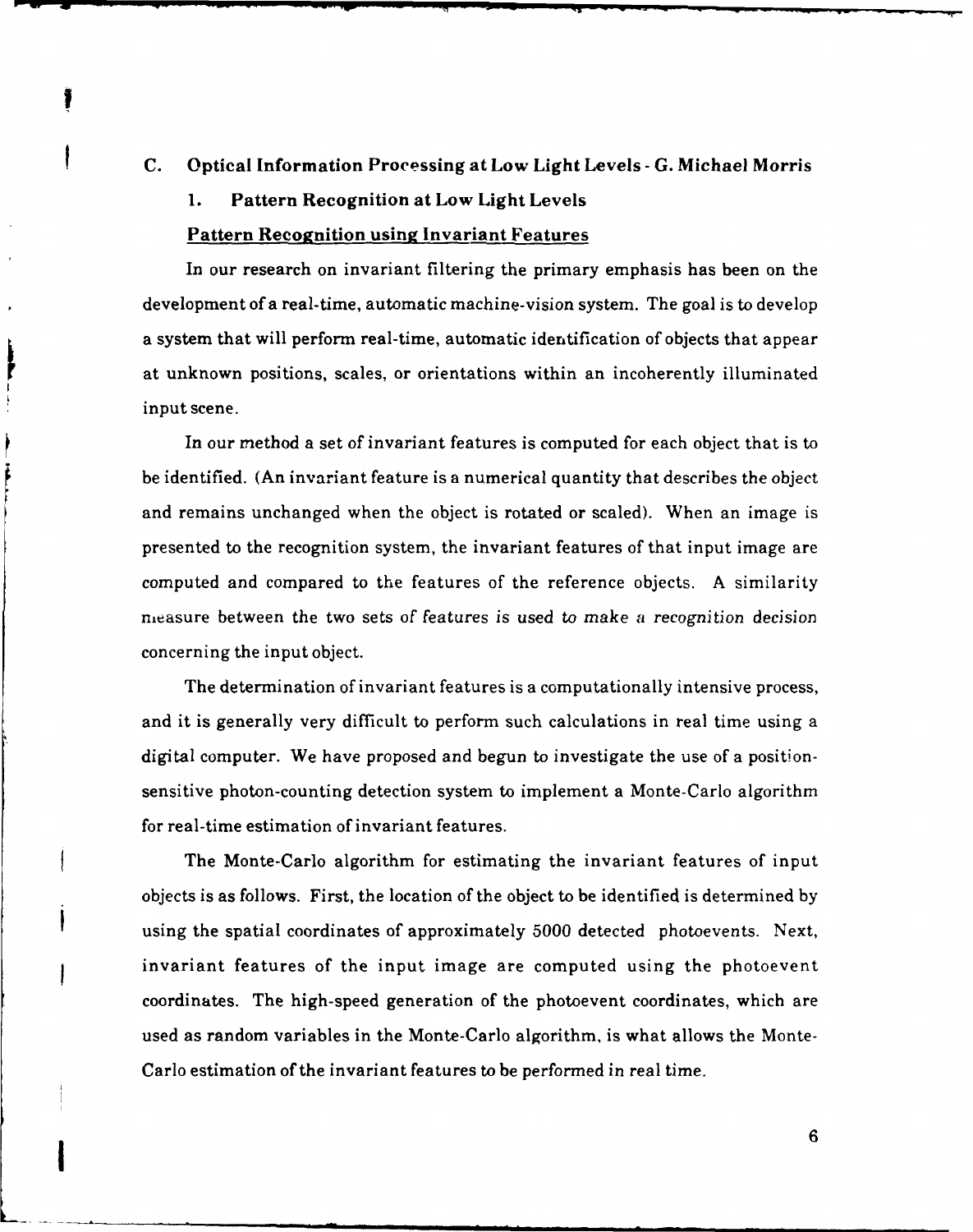Recent work has concentrated on Monte Carlo estimation of complex momentinvariants (moment invariants are a particular type of invariant feature). From a review of the literature, it appears that our hybrid system for computing these complex moment invariants is the first system of any kind to provide accurate, realtime estimates of this type of moment invariant, which is known to be useful for pattern recognition.

Š

ŧ

Experiments involving moment invariants have been performed. We have used the Monte Carlo technique to compute complex moment-invariants for the images of presidents from U.S. currency. We have found that five-thousand photons provides enough information to distinguish among the images of Lincoln, Washington and Jackson, when they were input to the system at any orientation, and at relative magnifications ranging between 1.0-1.75. In these experiments, the total time needed to detect, process the information, and make a recognition decision *is only* 50 milliseconds.

We have recently developed analytic expressions for the probability density functions of the moment invariants that are computed using this Monte Carlo approach. This will allow us to make theoretical predictions for the performance of this method for image recognition when the object(s) that are to be recognized are present in a cluttered, noisy environment. We are presently planning to attempt to recognize objects from within such an environment when input to the system is provided by a TV monitor.

A presentation of this work will be given at an upcoming SPIE meeting in Orlando, Florida in April 1988.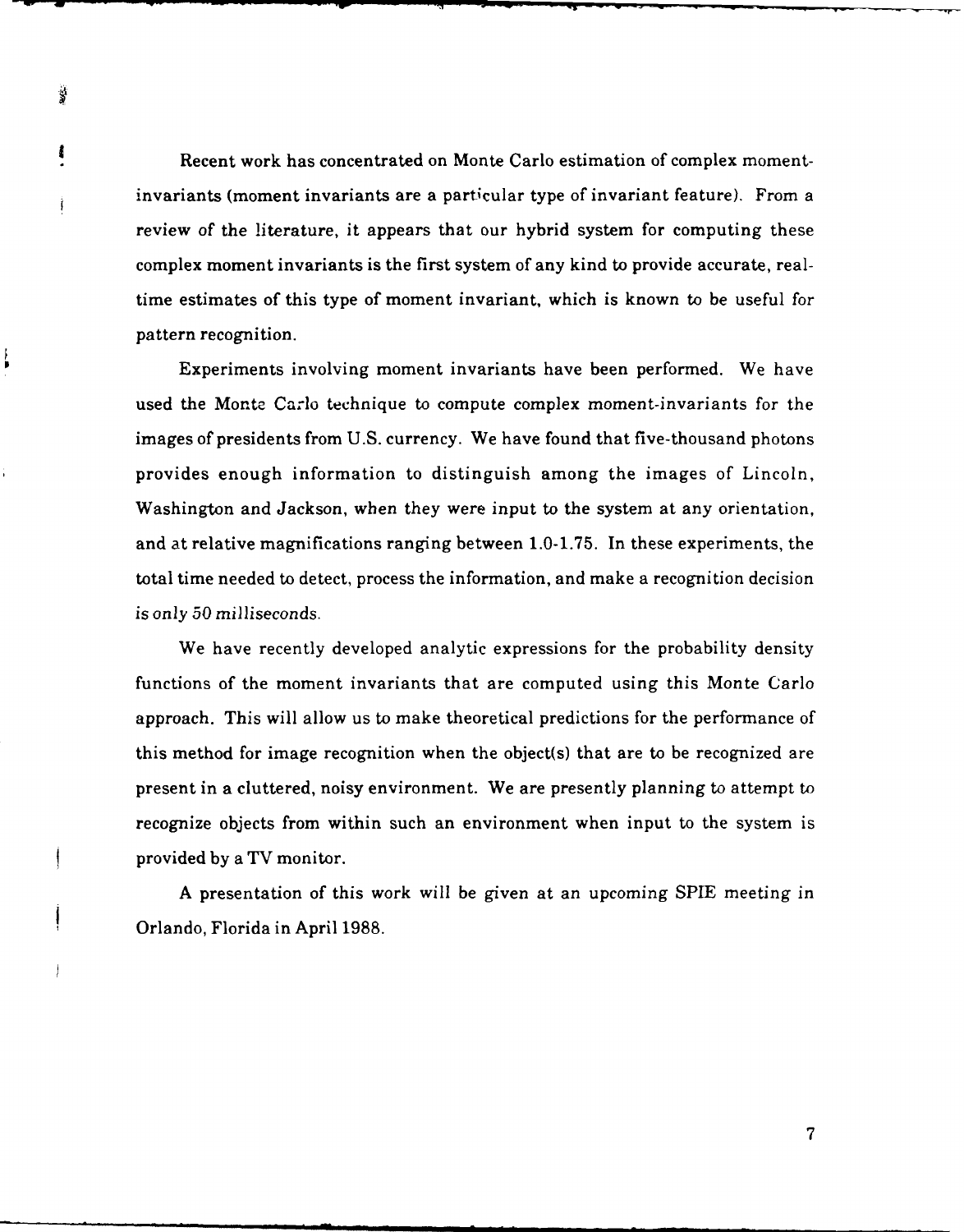# **D.** Pulse-Energy Statistics in Stimulated Raman Scattering **-** Michael **G.** Raymer

Ĭ

During the period July **1 -** October **31, 1987,** we have developed a computerbased, automated data collection system to record two-dimensional images of speckle patterns produced by stimulated Raman scattering (SRS). The system is based on a CCD camera, a frame grabber, and a microcomputer. The problem was made difficult by the need for synchronization with the laser pulses and simultaneous recording of the laser pulse and Stokes pulse energies.

This system, which is operational, will allow us to make the first quantitative measurements of the spatial statistics of SRS. Transverse autocorrelation functions of the SRS intensity will be calculated from the data.

The main scientific question to be addressed is the effect of gain saturation in the SRS process on the spatial statistics. While the total energy of the generated Stokes pulses fluctuates little in the saturated regime, we have found that the spatial pattern continues to fluctuate from shot to shot. This type of saturated speckle pattern is not well understood at this time. Its properties will determine the propagation characteristics of the Stokes beam.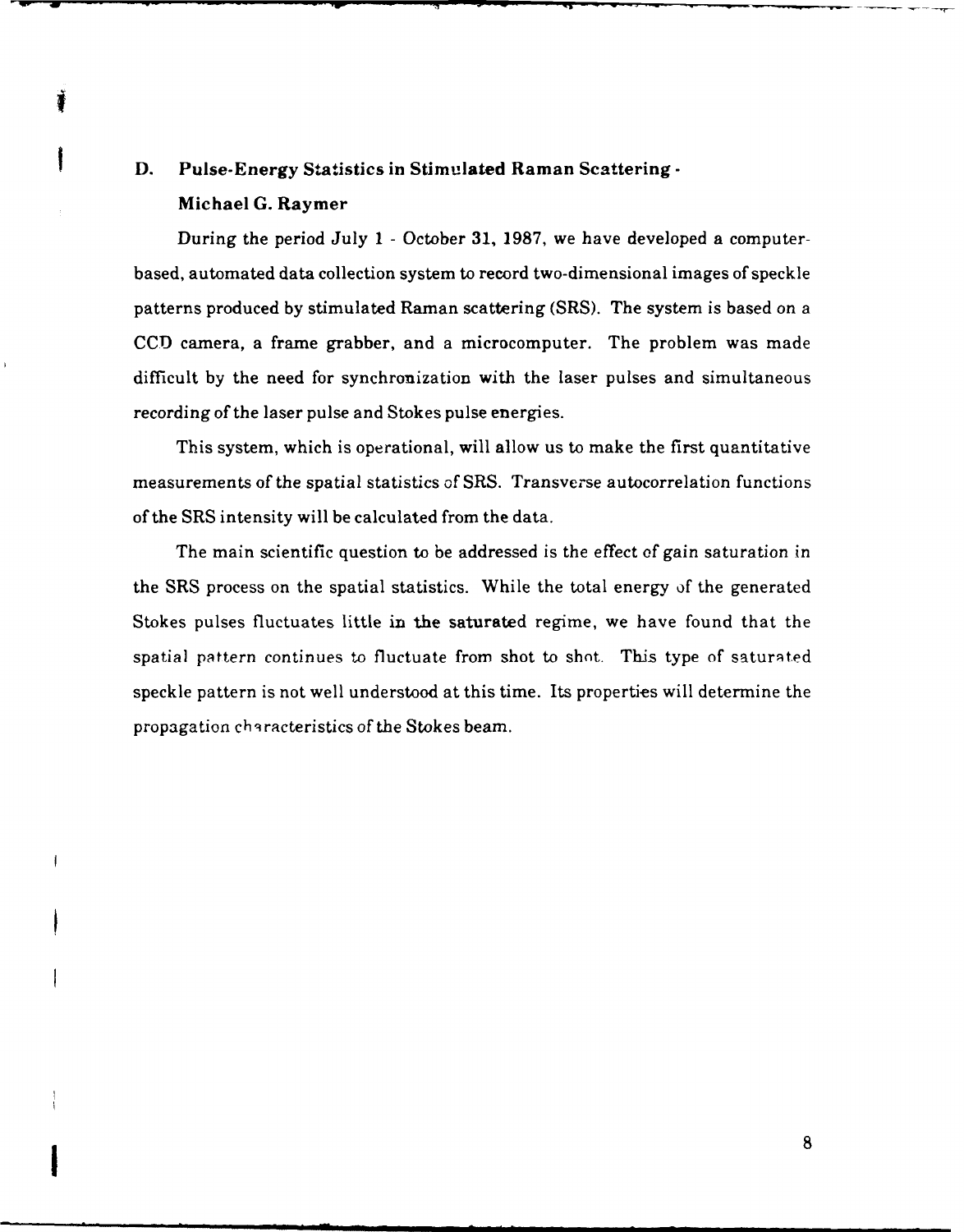#### **E. Design of Off-Axis System -John R. Rogers**

# **1. Tilted-Component Systems**

# **Background**

 $\ddot{\bullet}$ 

**It was previously reported' that the design techniques developed thus** far at The Institute of Optics could be used to produce practical designs for unobscured, allreflective optical systems of moderate optical quality, using only rotationally symmetric surfaces. As an example, an unobscured, all-reflective system was designed which covered a **4'** square field with an RMS wavefront error of about onequarter wave (at **.5876** mm) was designed.'

Study of the residual aberrations of the above systems reveals two fundamental sources. The first is the fact that the aberrations of third-and higher-orders cannot be simultaneously balanced with a reasonable number of tilted surfaces. The higher-order field aberrations are not overly troublesome at moderate tilt angles (typically, less than about  $20^{\circ}$ ), but larger values of the tilt angles introduce significant amounts of the higher-order aberrations, forcing a trade-off in the design process. The obvious conclusion is that the tilt angles should be kept as small as possible; however, they must be chosen to satisfy the third-order equations and simultaneously uphold the obscuration constraints of the system.

The second fundamental source of aberrations is the trapezoidal, or "keystone" distortion of the incident beam, as it impinges obliquely upon an optical surface. As the aspheric surface departure is rotationally symmetric rather than distorted, this effect introduces a form of aberration peculiar to tilted-component systems. It was suggested at a recent conference that "keystone-distorted aspherics" (that is, one in which the contour lines of aspheric departure have been distorted to match the shape of the *incident* beam) might be more useful to design than the "anamorphic aspherics" commonly supported by lens design programs.3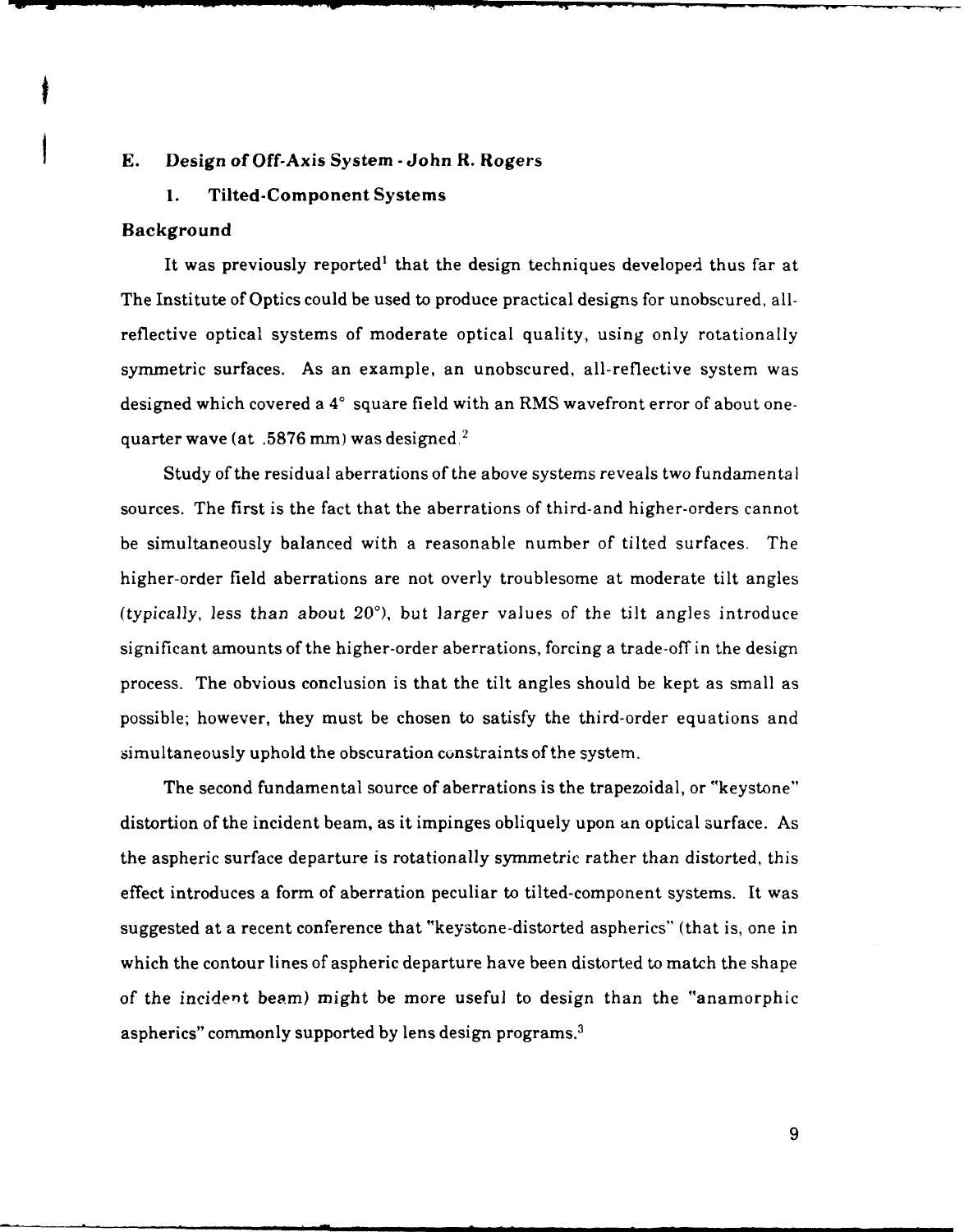# Recent Achievements:

卡

ij

There is now reason to believe that complex, or "out-of-plane" solutions to the third-order equations of Reference **1** will yield higher-quality optical systems than the plane-symmetric systems studied thus far. The obscuration constraints on a system can clearly be satisfied with smaller tilt angles if the surfaces may be tilted in two directions. It is therefore to be expected that out-of-plane, third-order solutions will be found having lower tilt angles than the current ih'-plane solutions. Suitable macro routines ("star-commands") were written for the lens design problem.

Evaporative deposition is presently under study as a technique for the production of keystone distorted aspherics. Rotationally symmetric aspherics have been successfully generated. For keystone distorted aspherics, the substrate must be tilted, which requires a large mask-to-substrate separation, which results in a considerable blurring of the mask features, due to the spatial breadth of the source. The spatial intensity distribution of the source has been characterized by measuring the distribution resulting from a step-function mask, differentiating to obtain the slit response function, and inverse Abel transforming to obtain the source distribution. Monte Carlo simulations of the step-function response using this computed source function corroborate the measured step-function. An invited paper on this subject was given at the OSA annual meeting,<sup>4</sup> and a student is preparing a master's thesis in this area.

# 2. Gradient Index Systems

# Background:

**I**

ł

ŧ

wMeasurement of the index profile of a radial gradient element is made difficult by the requirement that the measurement light path not cross the isoindicial lines of the sample. Of course, measurement of index variation (that is, the index minus the index at the center of the element) can be made by placing a suitably thin sample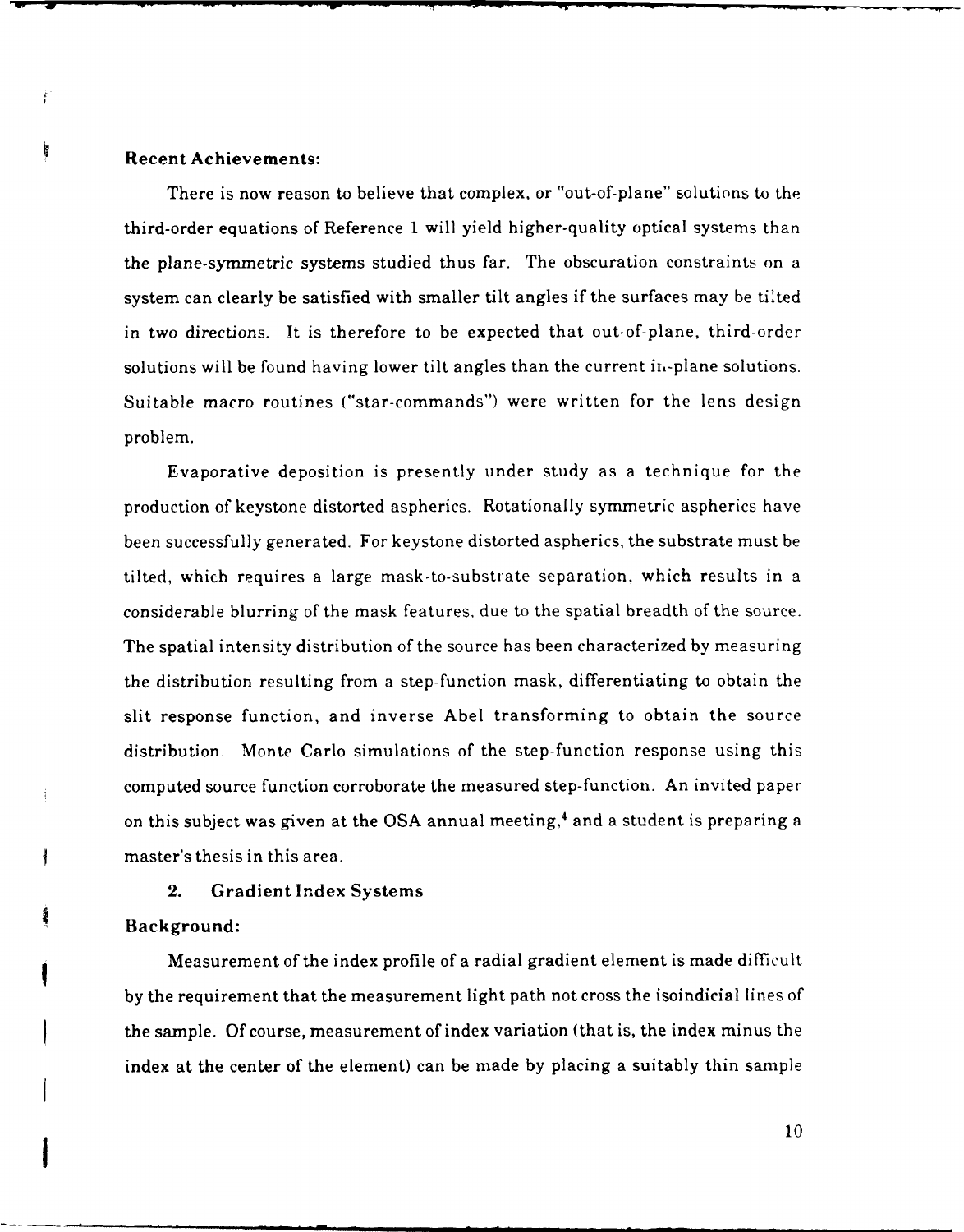into one arm of a Twyman-Green interferometer. The optical path difference of any zone relative to the axis may be found by counting the interference fringes from the center of the interferogram. If both the physical thickness and the optical path lengths are known, the refractive index may be calculated. Unfortunately, the above method gives no information concerning the index at the center of the sample; furthermore, the central index is likely to be altered by the process of creating the gradient. Presently, the method by which the central index is measured is to coredrill out the central part of the sample, pulverize the core, index-match the powdered glass to an oil, and finally measure the index of the oil by conventional means. A measurement accuracy of approximately .001 is achieved by this technique.

#### Recent achievements

In order to effect a measurement of the index which is non-destructive, quick, and does not probe the sample across the isoindicial lines, an interferometric method has been developed. By placing the sample into one arm of an interferometer and observing not the fringes themselves but the shift of the visibility of the fringes, a measurement of the group refractive index may be made. An interferometer to measure the shift of the visibility curve at several wavelengths has been assembled, and has demonstrated the ability to measure group refractive index to .0005.

The conversion of group index to phase index is fundamentally impossible without apriori information about the material. Fortunately, a study of 215 glasses from the Schott glass catalog has indicated a relationship between the coefficients of the group and phase indices, enabling the measured phase index to be computed from the measured group index. The maximum absolute error in the indices of these 215 glasses was .0013 using this technique. Presently, a paper is under preparation in which approximately 600 glasses from three manufacturers will be used to test the accuracy of this technique, and a master's degree was granted for work in this area.5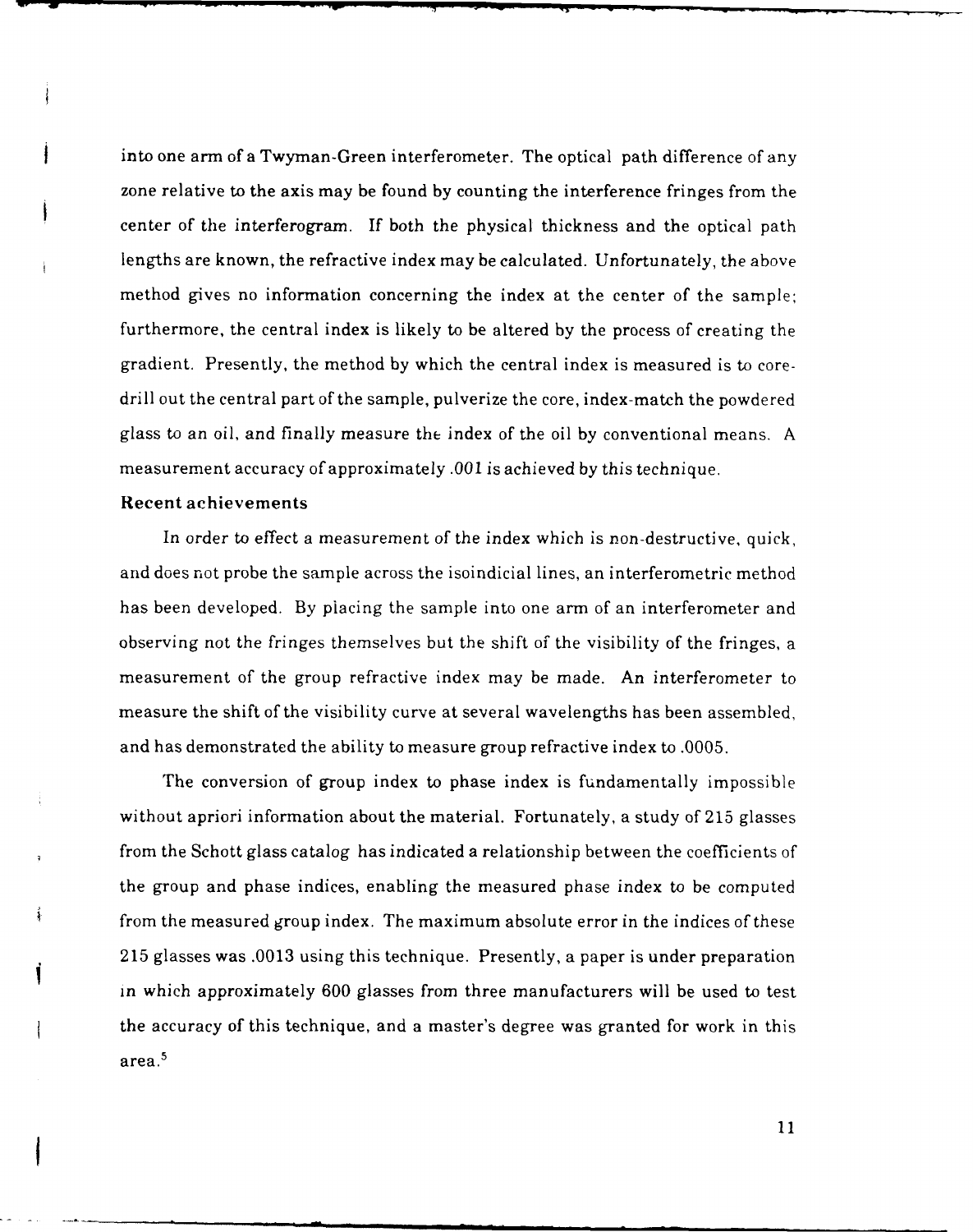References:

 $\hat{\pmb{f}}$ 

Ť

- 1. J. R. Rogers, "Vector aberration theory and the design of off-axis systems," SPIE Proc. 554, pp. 76-81. (1985).
- 2. J. R. Rogers and S. Tachihara, 'Practical tilted mirror systems," SPLE Proc. 679, pp. 12-16. (1986).
- 3. J. R. Rogers, "Aberrations of even orders in tilted component systems," presented at the OSA annual meeting, Seattle, WA, (1986).
- 4. J. R. Rogers, J. D. Martin, and D. A. Smith, "Evaporative deposition of aspheric surfaces," Invited paper, OSA annual meeting, Rochester, NY (1987).
- 5. M. A. Hopler, "Interferometric measurement of refractive index," masters thesis, University of Rochester, 1987.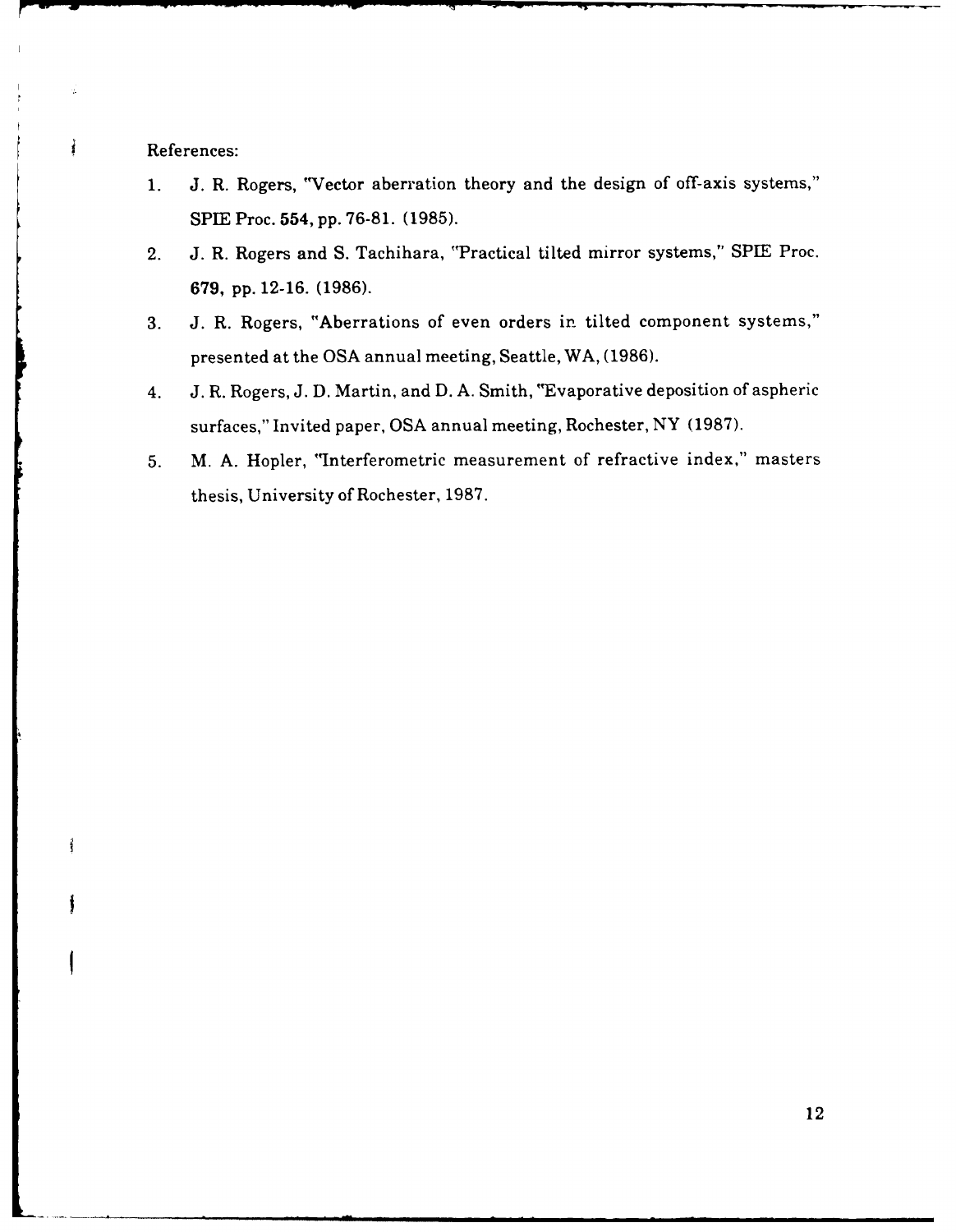# F. Nonlinear and Cooperative Effects in Rydberg States **-**Carlos Stroud

¥

During the past contract period the work on this project was particularly successful. The first experimental production and detection of spatialy localized Rydberg electron wave packets was accomplished. An atom was excited into a state in which the electron was localized in a pie-shaped wedge 20' wide and approximately lpm in radius. The electron was stable in this configuration for the several microseconds required to detect it. This represents the important first step in producing an electron in a state in which a localized wave packet moves in a macroscopic classical orbit. Such an electron will bridge the classical and quantum regimes allowing single atom classical absorption and emission of light.

The progress on this project was reported in 3 journal publications, 3 other papers accepted for publication, and 2 manuscripts under review. In addition 5 oral papers were delivered at national and international conferences, including one invited paper in a plenary session. The titles and abstracts of the manuscripts are reproduced below. They represent an accurate summary of the progress to date.

# Rydberg-atom Wave Packets Localized in the Angular Variables

# John **A.** Yeazell, and C. R. Stroud, Jr.

Calculations are presented that show the behavior of a wave packet composed of alkali-metal atom Rydberg states. We demonstrate that it is possible to localize such a wave packet in the polar and azimuthal angles. The evolution of this wave packet is equivalent to the precession of a classical Kepler orbit under the influence of a perturbing potential. In this case, the perturbation is the quantum defect of the the results of numerical model based on this scheme are presented. Finally, the interaction of these angularly localized wave packets with external fields is discussed and a method of detection is suggested.

# Transient Theory of Cavity-Modified Spontaneous Emission

## Jonathan Parker and C. R. Stroud, Jr.

We present a numerical and analytical study of a multimode Jaynes-Cummings model describing the spontaneous decay of a single atom in a high-Q cavity. The theory of cavity- modified spontaneous emission is discussed in terms of quantities that have clear physical quantities that have clear physical interpretations: the photon wave packet radiated by the atom, its reflection by the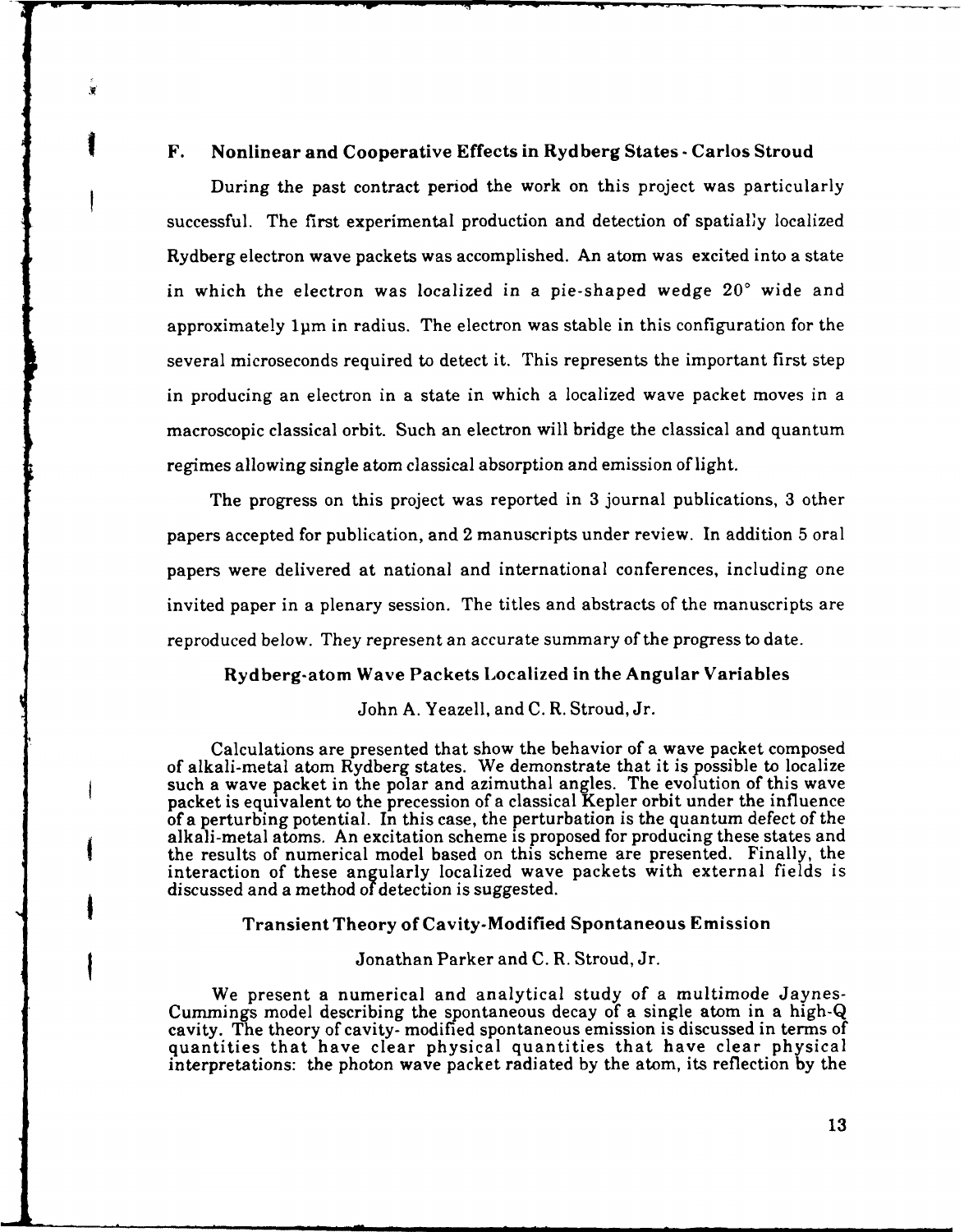cavity boundaries, and its reabsorption by the atom. Multimode corrections to the single-mode Jaynes-Cummings model are calculated. The multimode corrections are formulated in terms of quantities that may be calculated by solving the singlemode equations of motion.

#### Bell's Inequalities for Rydberg Atoms

#### Brian J. Oliver and C. R. Stroud, *Jr.*

The analogy between two-level atoms and spins is used to show that Rydberg atoms provide a new medium through which Bell's inequalities are replaced by nearly 100% efficient state-selective ionizers in Rydberg-atom experiments. Two methods for producing correlated states of pairs of atoms are discussed. Each method can be used to create correlated states of more than two atoms. A Bell inequality for a three-atom system is considered and compared with quantum-mechanical predictions. A violation of the inequality is predicted.

# Observation of Spatially Localized Atomic Electron Wave Packets

#### John **A.** Yeazell and **C.** R. Stroud, Jr.

We have excited and detected an atomic electron wave packet that is localized in the polar and azimuthal angles. The wave packet is formed through the coherent superposition of Rydberg states of atomic sodium. The superposition is achieved **by** short pulse optical excitation of the atom in the presence of a strong rf field. The wave packet is detected **by** dc field ionization. The behavior of this wave packet in a strong *dc* field is much different than that of an eigenstate. This behavior agrees well with a simple classical model.

#### Transient Absorption by a Rydberg Atom in a Resonant Cavity

Mark Mallalieu, Jonathan Parker and C. R. Stroud, Jr.

A theoretical analysis is presented describing the interaction of the field in a high-Q microwave cavity with an atom that is suddenly excited to the lower of two Rydberg levels that are resonantly coupled by the field. It is found that the field initially in the cavity is canceled **by** interference with the source field emitted by the atom. The absorption may be characterized as a "darkness wave packet" emitted by the atom and reflected **by** the cavity walls.

#### Transients in the Micromaser

#### **C.** R. Stroud, Jr.

The Jaynes-Cummings model of a single two-leval atom interacting with a single field mode of a lossless cavity is the central problem of quantum optics. In the past 25 years more than a thousand theoretical papers have been written exploring various aspects of this model. Recently an accurate experimental realization of this ideal model has been achieved in the laboratory. The implications of this new experimental capability are discussed, and new experiments are proposed that can explore the transient absorption and emission of a single photon by a single atom in a high-Q cavity.

-"-.- **I** - - mm ulummn..mm.nmm mmm m ~

 $\frac{1}{2}$ 

Ş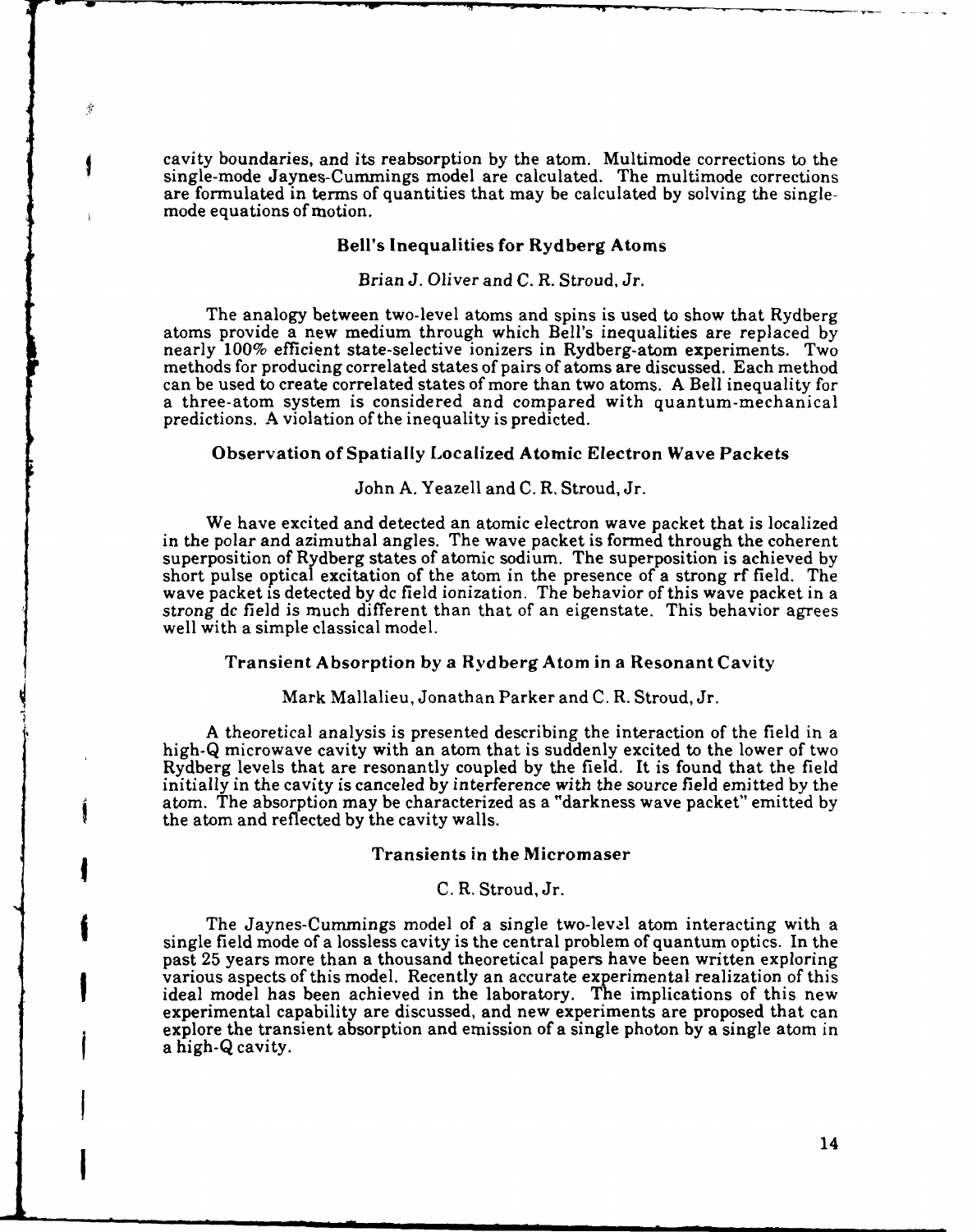# Picosecond Excitation of Rydberg Wave Packets

## **C.** R. Stroud, Jr.

It is shown that an atomic electron can be prepared in a state closely approximating the classical limit of a localized particle traveling in a Kepler orbit. This state is produced **by** using a picosecond laser pulse to excite a linear superposition of a closely spaced Rydberg levels. The spatially localized electron wave packet produced has a  $\Delta r \Delta p$  uncertainty product which may approach the  $\hbar/2$ minimum allowed by Heisenberg's Principle. The possible methods of production of these packets are discussed for localization in the radial coordinate as well as the angular coordinates.

#### Above-Threshold Ionization with Femtosecond Pulses:

#### A Comparison of Quantum and Classical Predictions

#### Jonathan Parker and C. R. Stroud, Jr.

We present numerical solutions of the three-dimensional Schrodinger's and Newton's equations describing a hydrogen atom undergoing above-threshold ionization by an optical femtosecond laser pulse. A clear classical correspondence is found. Various splittings and shifts of the ATI spectral peaks are observed, and are shown to be due to the bound-state structure of the atom.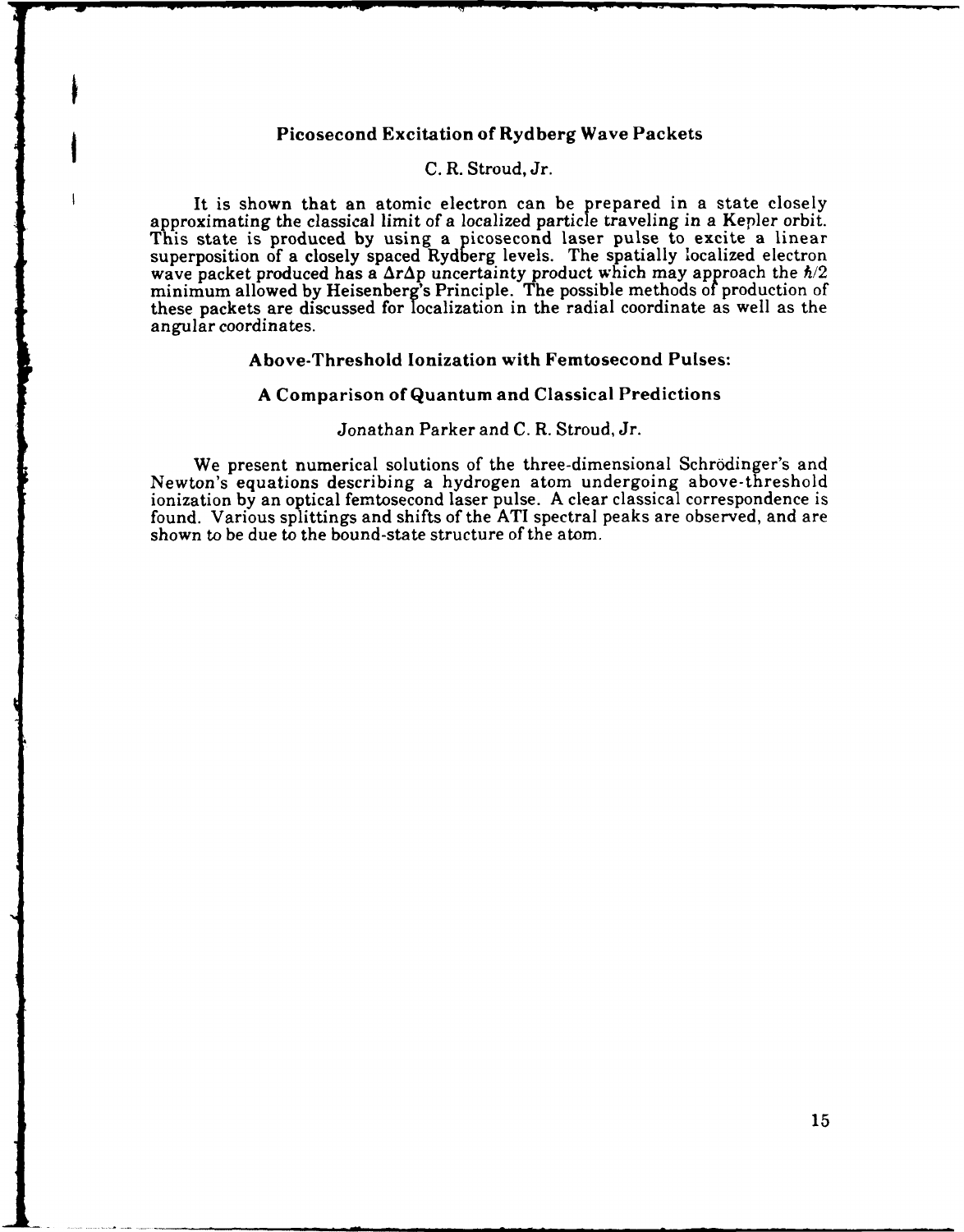# **10.** Presentations

i<br>I

"Deterministic Chaos in Phase Conjugate Mirrors," R. W. Boyd, A. L. Gaeta, D. J. Gauthier, and P. Narum, International Workshop on Instabilities, Dynamics, and Chaos in Nonlinear Optical Systems, I1 Ciocco, Lucca, Italy, July 9, **1987.**

"Cooperation, Competition, and Chaos in Nonlinear Optical Systems," Quantum Optics Seminar, Department of Physics, Imperial College, London, July 29, 1987.\*

"Suppression of N-Photon Absorption by the Four-Wave Mixing Process," D. J, Gauthier, M. S. Malcuit, and R. W. Boyd, Fourth International Conference on Multiphoton Processes, Boulder, Colorado, July 13-17, 1987.

"Nonlinear Optical Interactions in Low-Temperature Glasses Containing Organic Dyes," W. R. Tompkin and R. W. Boyd, **SPIE** Technical Symposium on Optical and Optoelectronic Applied Science and Engineering, San Diego, CA, August 16-21, 1987

"Temporal Instabilities of Spatially Stable Counterpropagating Vector Fields," **A.** L Gaeta and R. W. Boyd, Fourteenth Congress of the International Commission for Optics, Quebec, August 24-28, 1987.

"Measurements of the Mode Structure of a Phase Conjugate Resonator," M. D. Skeldon and R. W. Boyd. "Strongly Induced Gain and Modified Absorption in a Strongly Driven Sodium Vapor," M. T. Gruneisen, K.R. MacDonald, and R.W. Boyd, "Spatial Evolution of Beam Profiles in an SBS Amplifier," E.J. Miller, M.D. Skeldon, and R. W. Boyd. Optical Society of America, Annual Meeting, Rochester, New York, October 19, 1987.

"Phase Conjugation by Brillouin-Enhanced Four-Wave Mixing," R. W. Boyd, P. Narum, and M. D. Skeldon, International Laser Science Conference, Atlantic - City, New Jersey, November 1-5, 1987. \*

"Laser Beam Combining through the Nonlinear Response of a Strongly Driven Atomic Transition," M. T. Gruneisen, K. R. MacDonald, and R. W. Boyd, SPIE Symposium on Innovative Science and Technology, Los Angeles, CA January 10-15, 1988.\*

"Use of Balanced Homodyne Detectors for Tests of Bell's Inequality," B. J. Oliver and C. R. Stroud, Jr., Optical Society of America, Annual Meeting, Rochester, NY, October, **1987.**

"Quantum vs. Classical in Above-Threshold Ionization, Jonathan Parker and C. R. Stroud, Jr., Optical Society of America, Annual Meeting, Rochester, NY, October, **1987.**

"Spatially Localized Rydberg Atom Wave Packets," John **A.** Yeazell, Optical Society of America, Annual Meeting, Rochester, NY, October, 1987.

"Comparison of Classical and Quantum Theories of ATI," Jonathan Parker and C. R. Stroud, Jr., International Conference on Multiphoton Processes, Boulder, CO, July, **1987.**

"Optical Tests of Quantum Theory," C. R. Stroud, Jr., Plenary Invited Lecture, International Conference on Lasers '87, Lake Tahoe, **NV,** December 1987.\*